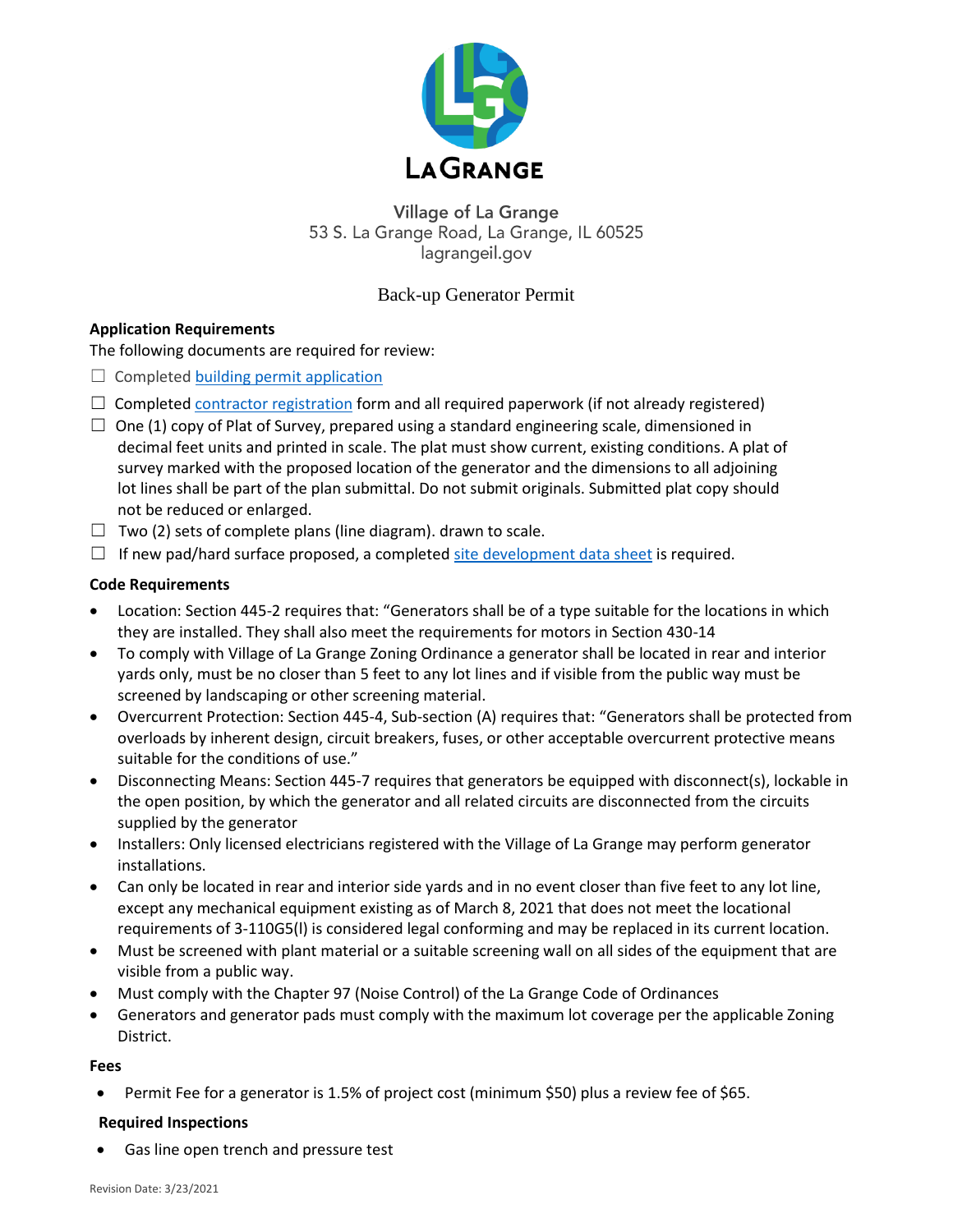- Underground electric
- Rough Electric
- $\bullet$  Final

Questions or clarification? Contact Community Development at (708) 579-2320 or permits@lagrangeil.gov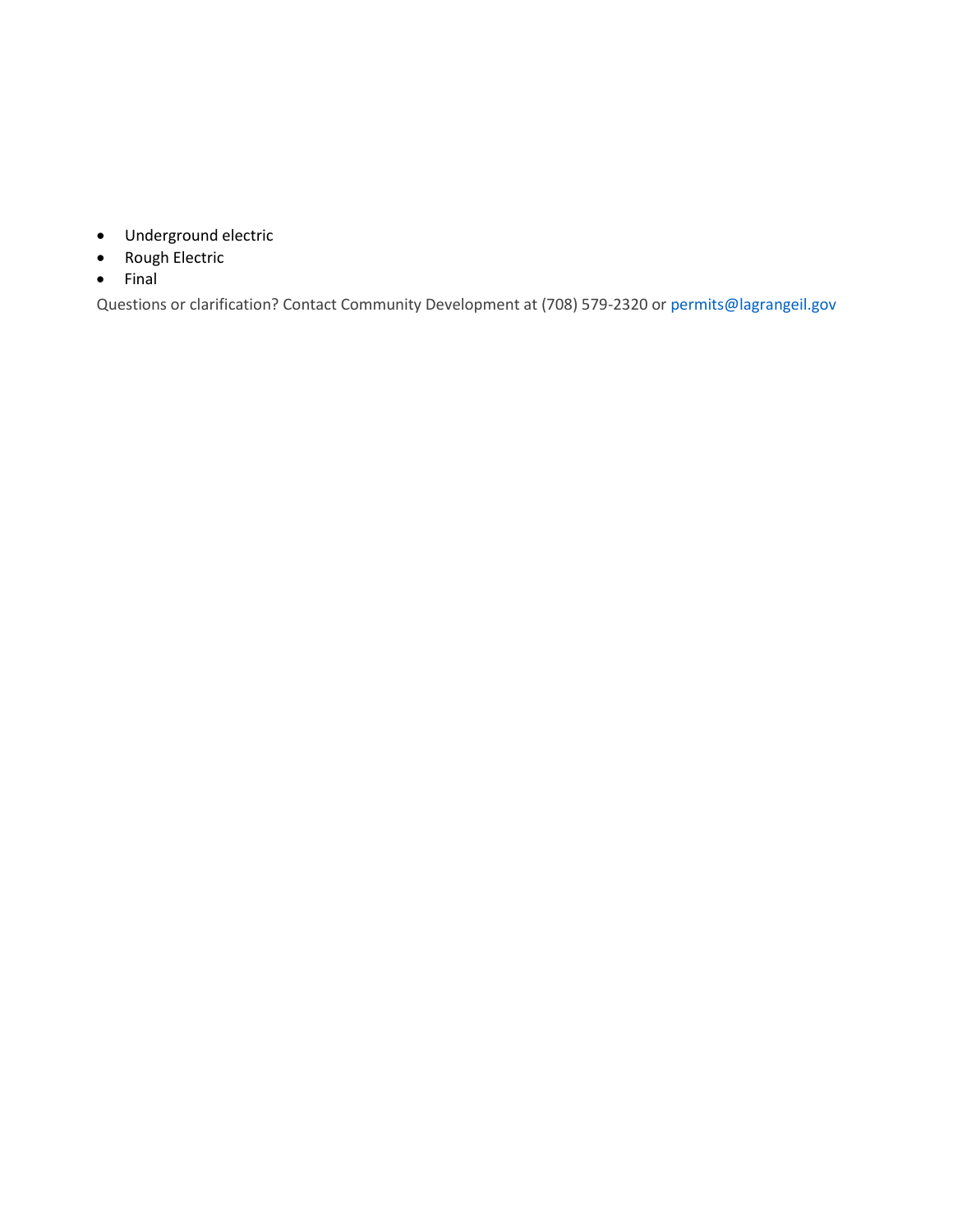# **Clearances for Residential Generator Installations**

#### NFPA 37

4.1.4 ENGINES LOCATED OUTDOORS. Engines, and their weather-proof housings if provided, that are installed outdoors shall be located at least 1.5m (5ft.) from openings in walls and at least 1.5m (5ft) from structures having combustible walls. A minimum separation shall not be required where the following conditions exist:

1. The adjacent wall of the structure has a fire resistance rating of at least 1 hour.

2. The weatherproof enclosure is constructed of noncombustible materials, and it has been demonstrated that a fire within the enclosure will not ignite combustible materials outside the enclosure. Minimum separation shall be 18" or greater as specified in manufacturer's installation instructions.